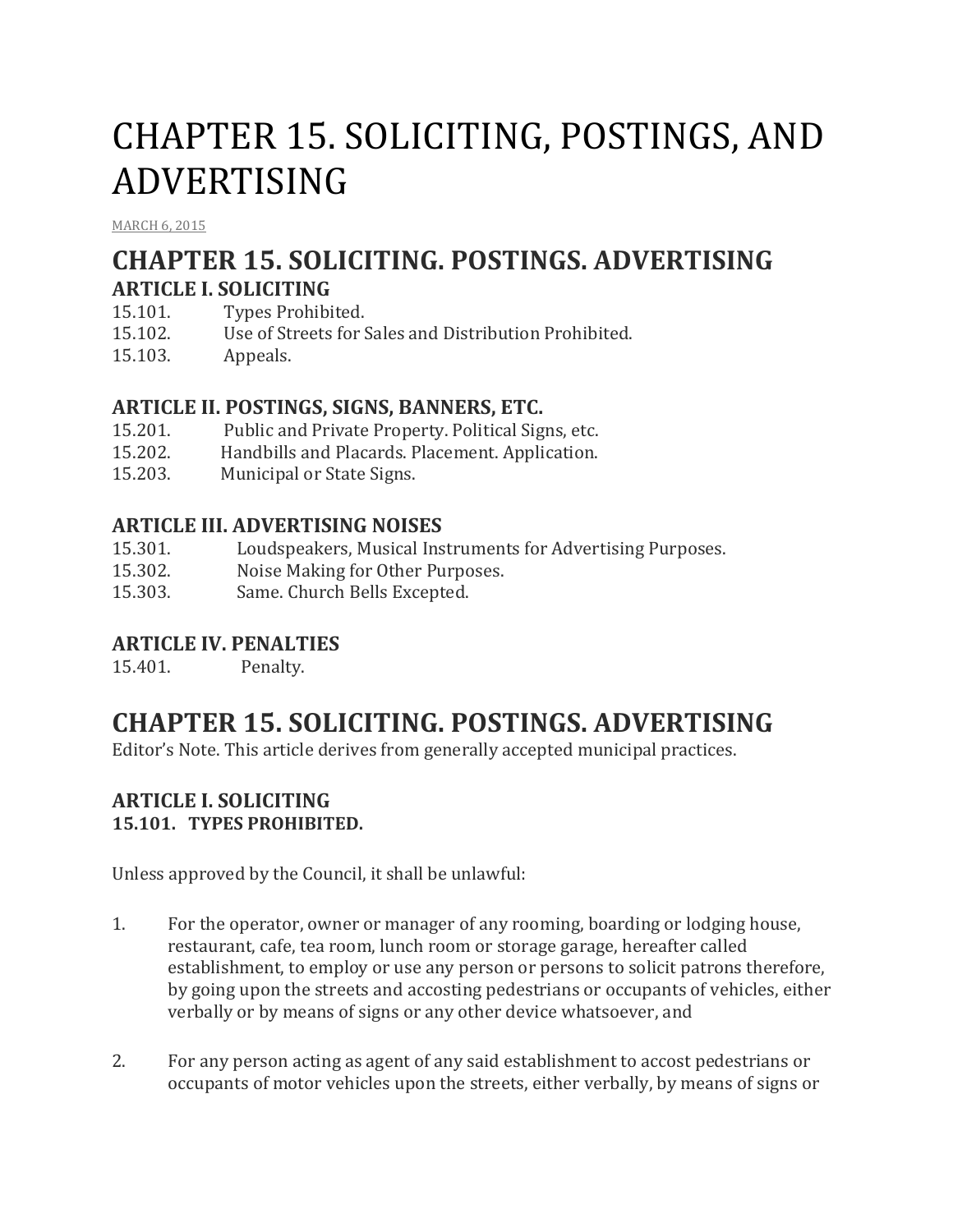any other device whatsoever, to solicit such persons to become occupants or patrons thereof.

# **15.102. USE OF STREETS FOR SALES AND DISTRIBUTION PROHIBITED.**

It shall be unlawful for any person or group of persons to sell, solicit sales or offer for distribution any merchandise, publication, handbill or pamphlet while such person is standing in the street, areas reserved for parking spaces, the areas reserved for loading and/or unloading or to enter any of said areas for the purpose of sale and/or delivery of any said items.

# **15.103. APPEALS.**

Appeals shall be made to the Council.

# **ARTICLE II. POSTINGS, SIGNS, BANNERS, ETC.**

Editor's Note. This article derives from generally accepted municipal practices.

# **15.201. PUBLIC AND PRIVATE PROPERTY. POLITICAL SIGNS, ETC.**

- a. It shall be unlawful to place any advertisement, notice or sign of any nature on public property within the corporate limits, without prior approval of the Council, or on any private property without prior approval of the owner thereof.
- b. The above shall include a banner, canvas, placard, picture, paper, circular, printed matter or any other similar means or device whatsoever.
- c. It shall be unlawful to post political signs of any nature on public property including, but not limited to, power poles, telephone poles, street signs, etc.

# **15.202. HANDBILLS AND PLACARDS. PLACEMENT. APPLICATION.**

- a. Except as otherwise authorized, no handbill or placard shall be distributed within the corporate limits, unless it is deposited in a secure place where the wind will not blow it away.
- b. The placing of a handbill or placard under a windshield wiper of a motor vehicle shall not be construed as a deposit of same in a secure place. Delivery to person(s) in a vehicle shall be permitted.
- c. Application for permit to distribute advertising matter shall be made to the Town Clerk.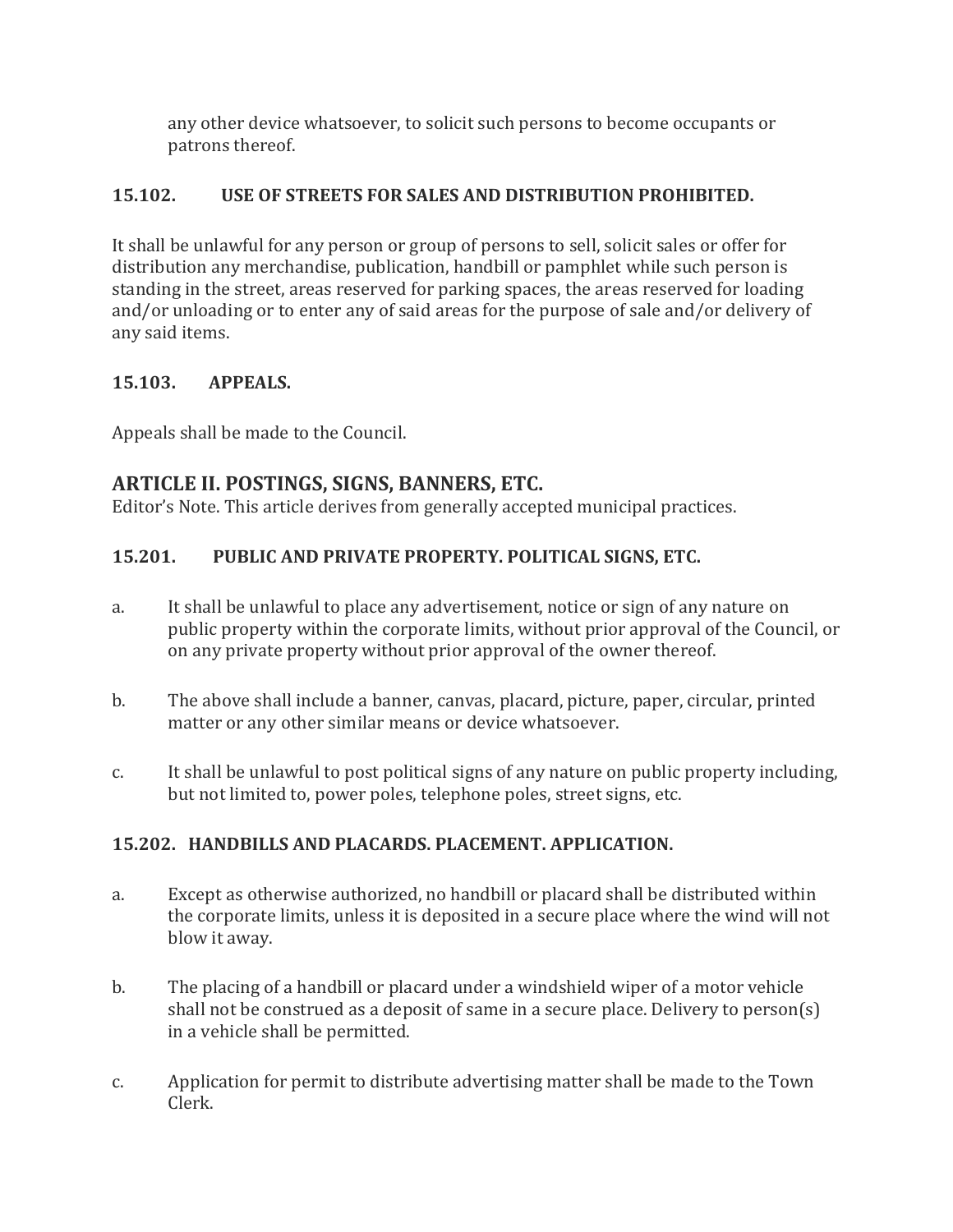## **15.203. MUNICIPAL OR STATE SIGNS.**

It shall be unlawful for any person, firm or corporation to remove, tear down, deface or destroy any sign erected by municipal or state authorities.

# **ARTICLE III. ADVERTISING NOISES**

Editor's Note. This article derives from generally accepted municipal practices. (See §14.510, this code, for unreasonable noises.)

### **15.301. LOUDSPEAKERS, MUSICAL INSTRUMENTS FOR ADVERTISING PURPOSES.**

- a. It shall be unlawful for any person to maintain and operate in any building or on any premises any radio device or mechanical musical instrument or device of any kind whereby the sound therefrom is cast directly upon the public streets and places in a manner as to create unreasonably loud, excessive and disturbing noise.
- b. This shall include any device which is or may be maintained and operated for advertising purposes or for the purpose of attracting the attention of the passing public.
- c. Also, any device so placed and operated that the sounds coming therefrom can be heard to the annoyance or inconvenience of travelers upon any street or public place or of persons in neighboring premises.
- d. A permit therefore shall be obtained from the Council.

### **15.302. NOISE MAKING FOR OTHER PURPOSES.**

- a. It shall be unlawful for any person to make any noise upon a public street or in proximity thereto as to be distinctly and loudly audible upon the street by any kind.
- b. This shall include, but not be limited to, crying, calling or shouting, or any whistle, rattle, bell, gong, clapper, horn, hammer, drum, musical instrument or other device f or any purpose of attracting attention or of inviting patronage of any persons to any business whatsoever.

### **15.303. SAME. CHURCH BELLS EXCEPTED.**

This article shall not apply to the ringing of church bells by established places of worship.

# **ARTICLE IV. PENALTIES**

15.401. PENALTY.